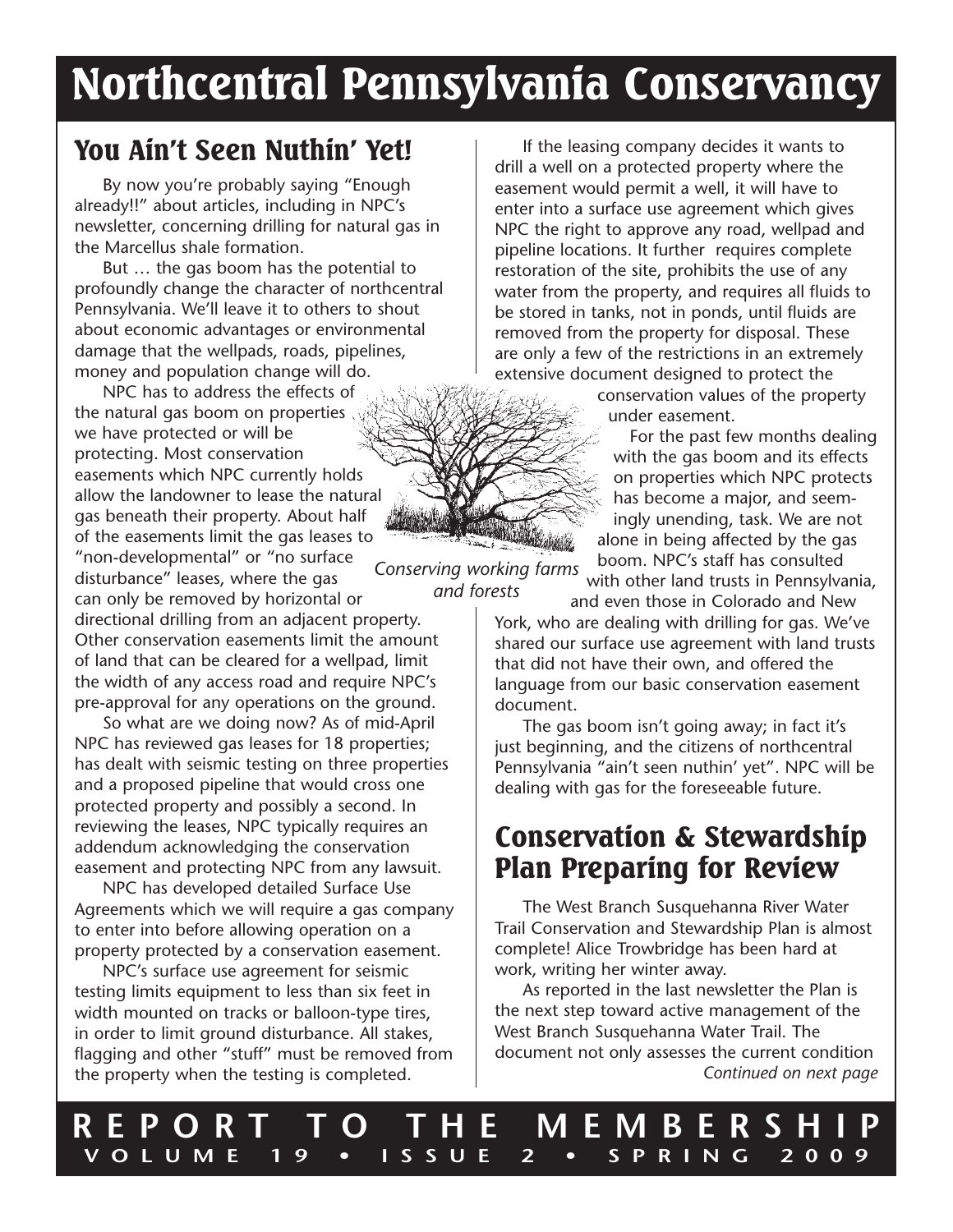## Stream Habitat Projects Selected for Funding

The Northcentral Pennsylvania Conservancy, Pennsylvania Fish and Boat Commission, and Department of Environmental Protection are working together to provide technical assistance to watershed groups by planning, designing and managing the construction of projects to stabilize stream channels, minimize sedimentation, and enhance water quality. Using techniques that also create fish habitat, the projects will help restore the natural diversity and species richness in Pennsylvania's streams.

In Fall 2008, the Pennsylvania Fish and Boat Commission began working with County watershed specialists and watershed associations to identify potential project sites throughout a 14-county region. Information was gathered and submitted to the Fish and Boat Commission on over 65 possible projects. The list was narrowed down, and 22 projects were selected for funding and assistance in 2009.

Staff from the Pennsylvania Fish and Boat Commission will visit each of the sites to design plans to address the specific problems in that stream stretch. The watershed specialist and watershed association "sponsoring the project" will then work to secure donated materials and labor to help match the program funding available.

Assessment and monitoring work will be done at a sampling of sites. This study will help document the effectiveness of the structures and methodology and allow for long term analysis of the structures' ability to function.

This summer's construction season will be busy as the Fish and Boat Commission staff work with local volunteers and contractors to get these projects in the stream and on the ground. If you are interested in helping with a project in your County, contact the watershed specialist at your County's Conservation District.

Funding for this project is provided through the Department of Environmental Protection Growing Greener Grants Program and the State Wildlife Grant Program.

List by County of the streams that have projects on them:

### **Bradford County**

• North Branch Sugar Creek

### **Centre County**

- Cold Stream
- Elk Creek
- Penns Creek

**Clearfield County**

- Beaver Run
- **Clinton County**
	- Cedar Run

### **Lycoming County**

- Antes Creek
- Little Muncy Creek
- Lycoming Creek
- Mill Creek
- Wallis Run
- **Montour County**
- West Branch Chillisquaque Creek

### **Northumberland County**

- Little Shamokin Creek
- **Potter County**
- First Fork Sinnemahoning Creek
- **Snyder County**
- Mahantango Creek

#### **Sullivan County**

- Hoagland Branch
- **Tioga County**
- Asaph Run
- Long Run
- Marsh Creek

### **Union County**

- Limestone Run
- Rapid Run

# Conservation and Stewardship Plan Preparing for Review

### *Continued from previous page*

at the various access sites along the West Branch, but also offers recommendations on how to maintain and improve those sites, as well as provides suggestions on stretches of the river that are in need of access.

Alice will be working with the volunteers on the steering committee over the next several weeks to "tweak" and finalize the plan. Once the plan is complete it will be posted to NPC's website.

Alice's background as a landscape architect is allowing the plan to use four "real" sites as case

studies. Alice is working with local committees to develop a sketch plan showing how some (if not all) of the recommendations can be implemented.

For more information about water trails visit the following websites:

www.fishandboat.com/watertrails/trailindex.htm

www.susquehannarivertrail.org/

www.lyhr.org/susriver\_watertrail.htm

www.endlessmountainsheritage.org/rivermap.html www.lumberheritage.org/bookstore.htm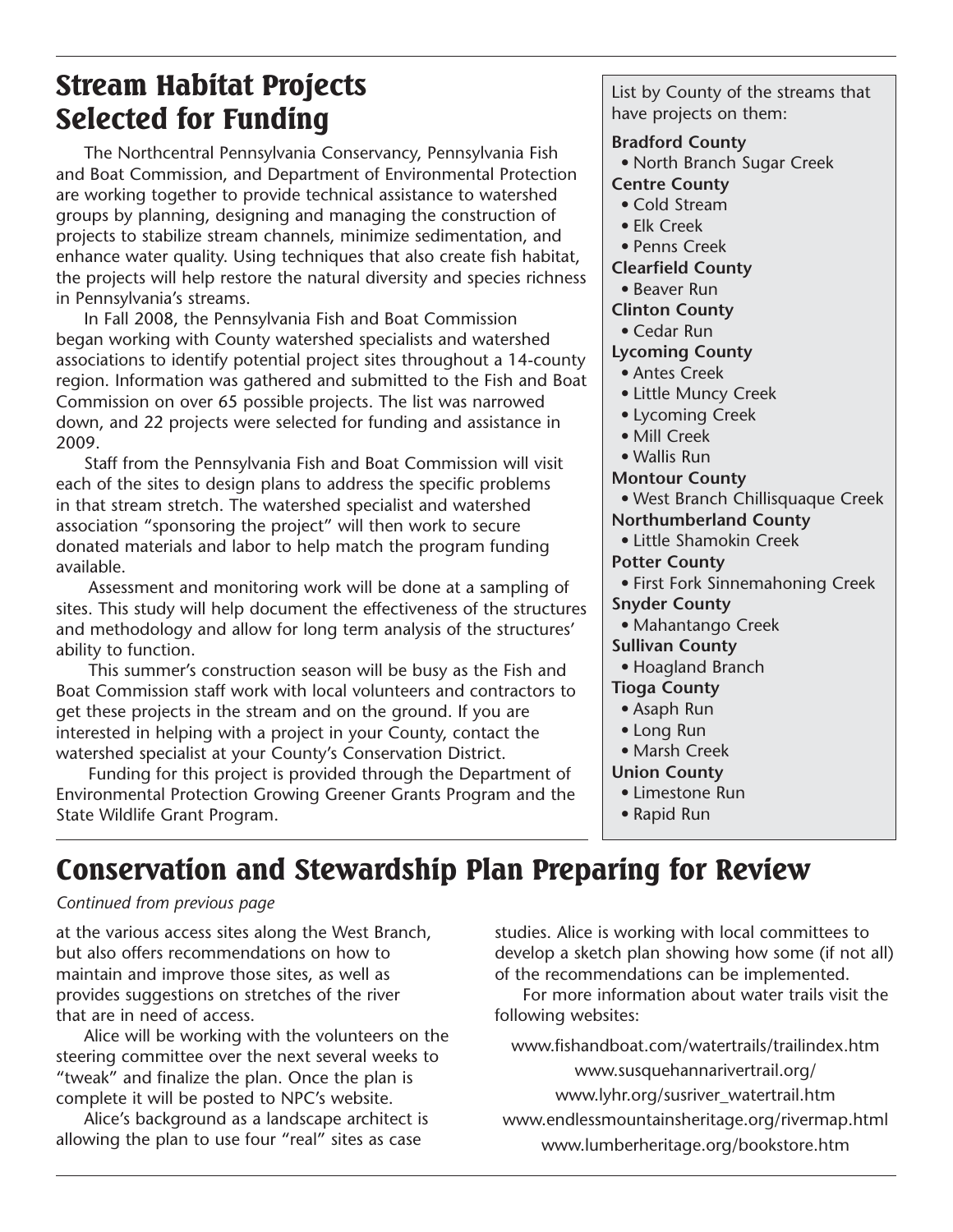### MEMBERSHIP ACTIVITY • February 1, 2009 to March 31, 2009

**CORPORATE MEMBERS** Many thanks to our corporate members for their support of NPC's mission. Please take note of those businesses which have shown they care about the future of our communities with their corporate memberships and show YOUR support to them.

> **Osprey (\$1000-\$1999)** Alpine Club of Williamsport

#### **Small Business (\$100- \$499)**

DCNR-Bureau of Forestry Lycoming County Planning Commission Parente Randolph LLC Sovereign Bank Staiman Brothers Inc. Woolrich Inc.

**GENERAL MEMBERS BOBCATS (\$1000+)** Jerry & Joy Walls

**BLACK BEAR (\$500- \$999)** Dr. John & Jean Burks Tom Corbett Wayne H. & Carol Scott Sr.

#### **WHITE-TAILED DEER (\$250- \$499)**

Paul & Sucheta Dembowski Jeffrey Finke Herman & Molly Logue Gilbert L. Maton Whistle Pig Fishing Club

#### **BLACK CHERRY (\$100- \$249)**

Russell E. & Linda M. Campbell Richard & Grace Carey Mr. & Mrs. Law Groner Raymond E. Kehrer, Jr. Josephine Lewis Lloyd Wilson Chapter 223 of Trout Unlimited

### **BLACK CHERRY (\$100- \$249)**

*(Cont'd.)* Bobby Maguire Mr. & Mrs. Charles Moore Stuart & Judy Olinsky John Jr. and Charlotte Person Pine Creek Preservation Association Lance E. Robson Linda Schramm Roy A. Siefert Henry & Donna Stutz Albert & Judith Styrcula Rick & Cathy Torsell Chalmer & Ruth Ann Van Horn Louis S. Winner Jr. DDS PA Bill & Pam Worobec

#### **RED OAK (\$50- \$99)**

Warren R. & Mary Lou Baldys E. Lee Bellinger M.D. Dr. Colson Blakeslee Alvin C. & Betty Bush Jonathan & Sally Butterfield Melissa Christ R. Max and Nancy Coy Duane Daniels Thomas Duck James R. Eckert Pamela Gass & John Hamilton Henry F. Hartmann Jr. William & Kelly Hastings Charles and Carol Hildebrand Rudy & Carol Kafer Max Mitchell Joseph A. Pecchia Carol Pollard & Richard White Stephen & Dorothy Schopfer Joseph & Margaretta Stewart Diane and John Sweeney Dan & Margery Wurster Dorothy Yannaccone

**SUGAR MAPLE (\$35- \$49)** Eila & Jack Campbell Joseph & Ginny English Cody Ensanian George E. Farley

*Thank You...to all of those who continue to support the work of the Northcentral Pennsylvania Conservancy*

**SUGAR MAPLE (\$35- \$49)** *(Cont'd.)* William B. Heffner III Dr. Lester G. Kleckner Laurel S. La Placa Mr. & Mrs. Chester Pribble Annie Sanders Craig Vuccola Gerald A. Wolfe

**WHITE PINE (\$25- \$34)** Rita Bocher Mr. & Mrs. John L. Bruch Jr. Bill & Eileen Burdett Charles & Kay Chapman Cush's Retreat, Inc. Dr. Robert Ecker Samuel & Darlene Godfrey Joanne Heimer Oren Helbok & Sara Baker Leon & Rosella Hurst Gerald & Colleen Lacy Charlotte Mengel Sam Shaheen John A. Troisi Rev. & Mrs. Larry Waltz Norman E. Wengert Ralph & Lou Ann Zeigler

#### **GENERAL CONTRIBUTIONS**

Alfred W. Buck Ronald DeFeo Charles A. Grieb, AIA Bonita E. Hannis Honorable Thomas C. Raup Anne Rice & Rick Matukonis

**YEAR END APPEAL** George & Shirley Durrwachter Lewis & Myla Magent